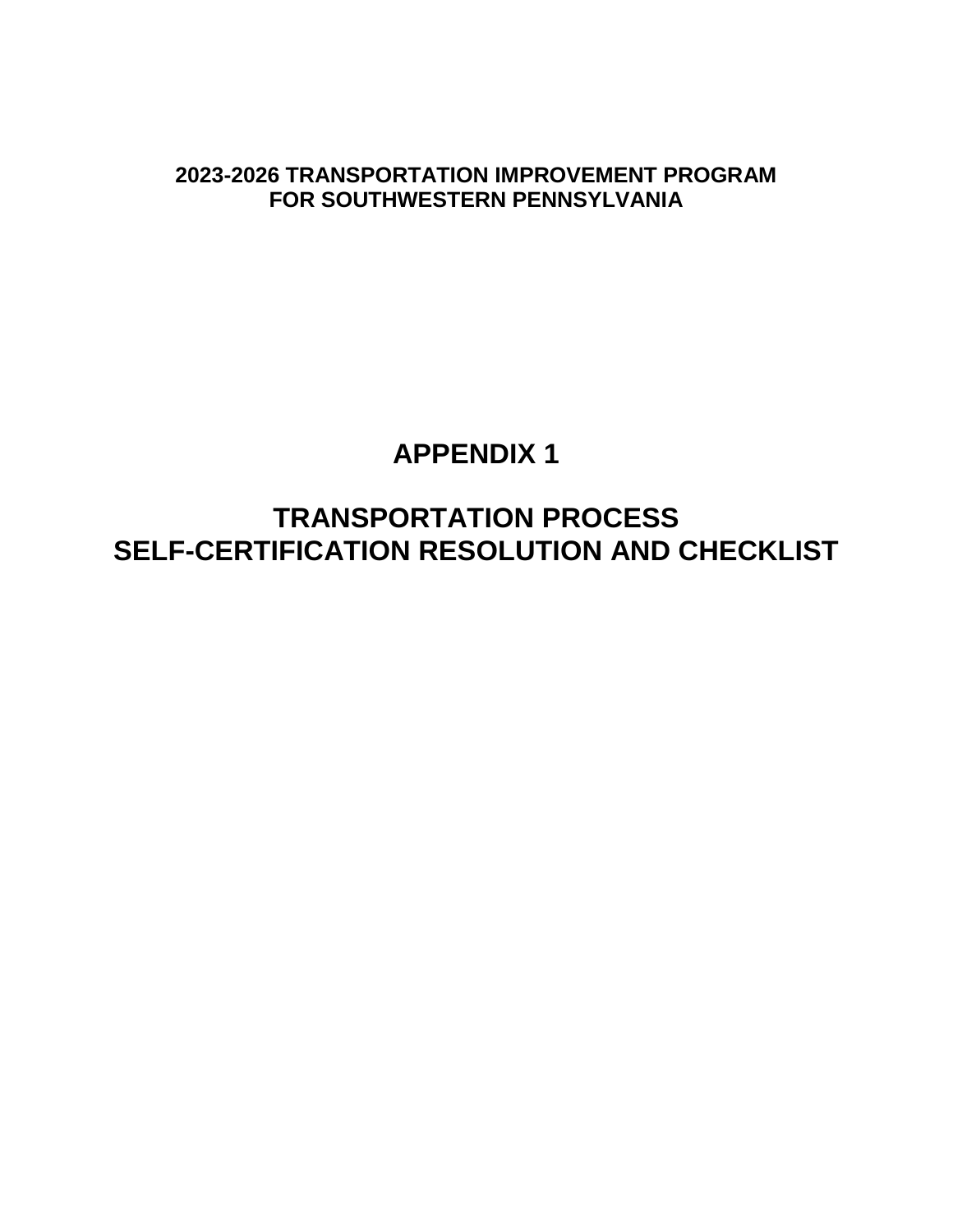# **SOUTHWESTERN PENNSYLVANIA COMMISSION SELF-CERTIFICATION PROCESS**

#### **Introduction**

A self-certification of the metropolitan planning process is required under 23 CFR Part 450.336: For all MPAs, concurrent with the submittal of the proposed TIP to the FHWA and the FTA, as part of the STIP approval, the State (The Commonwealth of Pennsylvania) and the MPO (The Southwestern Pennsylvania Commission) shall certify, at least every four years, that the metropolitan transportation planning process is being carried out in accordance with all applicable requirements including:

- **I.** 23 U.S.C. 134 and 135, 49 U.S.C. 5303-5304, and 23 CFR part 450;
- **II.** In nonattainment and maintenance areas, sections 174 and 176 (c) and (d) of the Clean Air Act, as amended (42 U.S.C. 7504, 7506 (c) and (d)) and 40 CFR part 93;
- **III.** Title VI of the Civil Rights Act of 1964, as amended (42 U.S.C. 2000d–1) and 49 CFR part 21;
- **IV.** 49 U.S.C. 5332, prohibiting discrimination on the basis of race, color, creed, national origin, sex, or age in employment or business opportunity;
- **V.** Section 1101(b) of the FAST Act (Pub. L. 114–357) and 49 CFR part 26 regarding the involvement of disadvantaged business enterprises in USDOT funded projects;
- **VI.** 23 CFR part 230, regarding the implementation of an equal employment opportunity program on Federal and Federal-aid highway construction contracts;
- **VII.** The provisions of the Americans with Disabilities Act of 1990 (42 U.S.C. 12101 *et seq.* ) and 49 CFR parts 27, 37, and 38;
- **VIII.** The Older Americans Act, as amended (42 U.S.C. 6101), prohibiting discrimination on the basis of age in programs or activities receiving Federal financial assistance;
- **IX.** 23 U.S.C. Section 324 prohibiting of discrimination based on gender;
- **X.** Section 504 of the Rehabilitation Act of 1973 (29 U.S.C. 794) and 49 CFR part 27, regarding discrimination against individuals with disabilities;
- **XI.** Executive Order 12898 (Federal Order) addressing Environmental Justice in Minority populations and Low Income Populations; and
- **XII.** 49 CFR part 20, prohibiting recipients of federal funds from using those funds for lobbying purposes.

## **Self-Certification Schedule**

SPC's self-certification process for Fiscal Years 2023-2026 began in July 2021 with an SPC staff update of the self-certification checklist. The updated checklist was then reviewed and commented upon by the SPC Transportation Technical Committee (TTC). Changes will be provided to the Commission for approval by June 2022, in conjunction with adoption of the FY2023-2026 TIP. Once the self-certification review checklist is approved, a Resolution by the Southwestern Pennsylvania Commission will be passed at their regularly scheduled June meeting. The resolution of Certification along with the completed checklist will then be forwarded to the Commonwealth of Pennsylvania, FHWA, and FTA.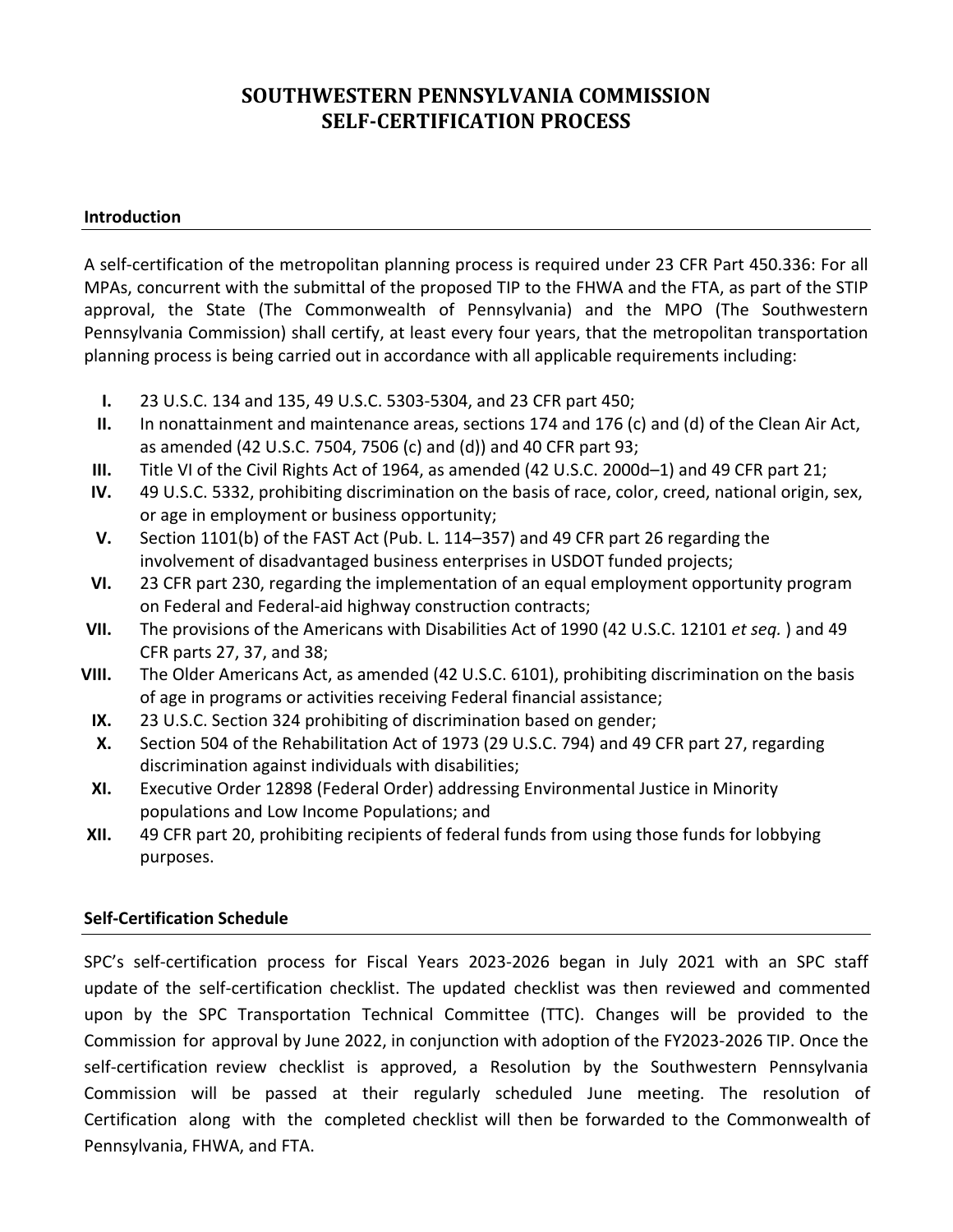### **Self-Certification Checklist**

The following checklist is intended to aid the MPO in reviewing and evaluating their processes and programs for the required self-certification process.

- **1.** Is the MPO properly designated by agreement between the Governor and 75% of the urbanized area, including the central city? [23 U.S.C. 134(b); 49 U.S.C. 5303 (c); 23 CFR450.310(b)] - The SPC-Commonwealth of Pennsylvania planning agreement is in place and up to date.
- **2.** Does the Southwestern Pennsylvania Commission include representation by elected officials, major modes of transportation providers and appropriate state officials? [23 U.S.C. 134(b);49 USC 5303 (c); 23 CFR 450.310(d)] - A listing of the full Commission roster can be found here: <https://www.spcregion.org/about/spc-officers-and-executive-committee/all-members-listing/>
- **3.** Does the SPC boundary encompass the existing urbanized area and the contiguous area expected to become urbanized within the 20-year forecast period? [23 U.S.C. 134(b); 49 U.S.C. 5303 (c); 23 CFR 450.312(a)] - According to population projections and their spatial distribution prepared for *SmartMoves for a Changing Region*, the current SPC boundary encompasses the area expected to become urbanized over the next 20 years.
- **4.** Does the SPC transportation planning process meet federal requirements? [23 U.S.C. 134; 23 CFR 450.306] - SPC's most recent federal certification review (FHWA and FTA, June 2021) determined that the region's transportation planning process meets federal requirements. SPC performs a biennial self-evaluation of its transportation planning processes as part of its TIP development process.
- **5.** Is the transportation planning process continuous, cooperative and comprehensive? [23 CFR 450.306(b)] – SPC's planning process is inclusive of all planning partners, interested parties and the public.
- **6.** Does the transportation planning process use a performance-based approach to transportation decision-making including established MPO performance targets? [23 CFR 450.306(d)] - SPC has integrated a performance-based approach into its TIP and plan development processes and has adopted PM1, PM2, PM3 and transit-related performance targets, which have been included in the current SPC TIP and plan. The TIP identifies SPC's TPM processes in Appendix 3 (Draft, May 2022); the TPM process is also described in the [LRTP Appendix II](https://www.spcregion.org/wp-content/uploads/2019/09/App_2.pdf) (July 2019). See [the TIP and Plan Self-Certification checklist responses for additional detail.](https://spctpm-spc.hub.arcgis.com/) Also see the TPM portion of the SPC website.
- **7.** Does SPC have an up-to-date, adopted Congestion Management Process? [23 CFR 450.322]
	- **a.** Is the [CMP](https://www.spcregion.org/resources-tools/cmp-at-spc/) consistent with the LRTP? Yes, the CMP directly feeds the Regional Operations Plan and acts as a critical supporting link between the LRTP and the TIP. The LRTP relies on data and strategies found in the CMP to develop project recommendations.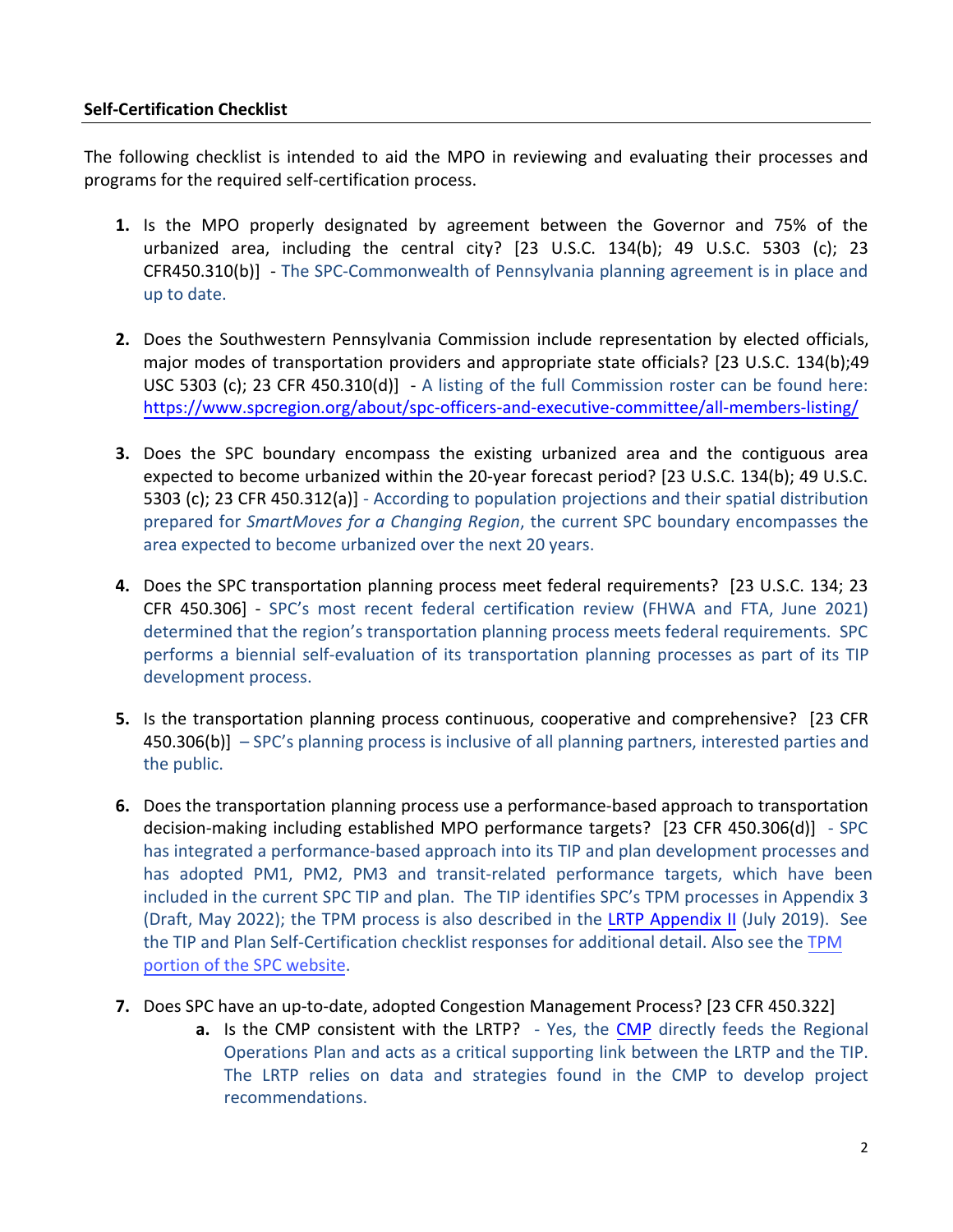- **b.** Was the CMP used to develop the TIP? Yes, all new candidate projects were screened for consistency with the LRTP and the CMP before they were considered for inclusion into the TIP.
- **c.** Is the CMP monitored and re-evaluated to meet the needs of the area? Yes, the CMP congestion data is monitored and analyzed on a continuous basis. The CMP network is periodically reviewed and updated to reflect current conditions in the region.
- **8.** Does SPC meet the air quality conformity requirements set forth in nonattainment and maintenance areas, sections 174 and 176(c) and (d) of the Clean Air Act as amended (42 U.S.C. 7504, 7506(c) and (d)) and 40 CFR part 93? - An Air Quality Conformity Report is developed in cooperation with an Interagency Consultation Group (ICG) and included with each submission of the LRTP and the TIP. When major, air quality significant, projects are amended into the TIP and the LRTP, additional analysis is completed for the entire network, including the new project.
- **9.** Does SPC have a process for including environmental mitigation discussions in the planning process? If so, how? - Environmental mitigation discussions are included in the SPC Planning and Environmental Linkage Report, prepared for each LRTP. This report includes: a regulatory context, a summary of agency consultation activities conducted, a resource inventory, a review of existing state conservation plans and maps, development of a regional ecosystem framework, environmental screening of projects, discussion of potential environmental mitigation activities, and description of associated planning tools that were developed. SPC's PEL process is described in [LRTP Appendix VII.](https://www.spcregion.org/wp-content/uploads/2019/09/App_7.pdf)
- **10.** Does SPC have a process for including environmental, state, other transportation, historical, local land use, and economic development agencies in the planning process? If so, how? - All candidate projects are considered in a pre-TIP planning process that is integrated with PennDOT's Linking Planning and NEPA screening forms system as well as the PennDOT Connects process. This system is a tool to gather valuable information from the planning phase to consider and screen candidate projects based on environmental resources, cultural resources, economic factors, and modal connectivity. This screening allows for the development of a better defined and more predictable program. The information collected during pre-TIP planning is used subsequently to increase the efficiency of the environmental scoping, review, and compliance steps of the project development process. The PennDOT Connects process ensures that planning partners, local governments and other stakeholders are engaged early in the project development process and that each project is considered in a holistic way for opportunities to improve safety, mobility, access, and environmental outcomes for all modes and local contexts.
- **11.** Is there an adopted Long-Range Transportation Plan (LRTP)? [23 CFR 450.324]The current SPC LRTP, *[SmartMoves for a Changing Region](https://www.spcregion.org/programs-services/transportation/smartmoves-long-range-plan-transportation-improvement-program/)* was adopted by SPC in June 2019.
	- **a.** Does the LRTP have at-least a 20 year planning horizon (at the time of adoption)? Yes, the Plan's horizon year is 2045.
	- **b.** Does it address the ten FAST Act Planning Factors? Does it include all applicable transportation modes? [23 CFR 450.324 (a) and (b); 23 CFR 450.306(b)] - The SPC LRTP addresses the ten planning factors and includes all applicable transportation modes.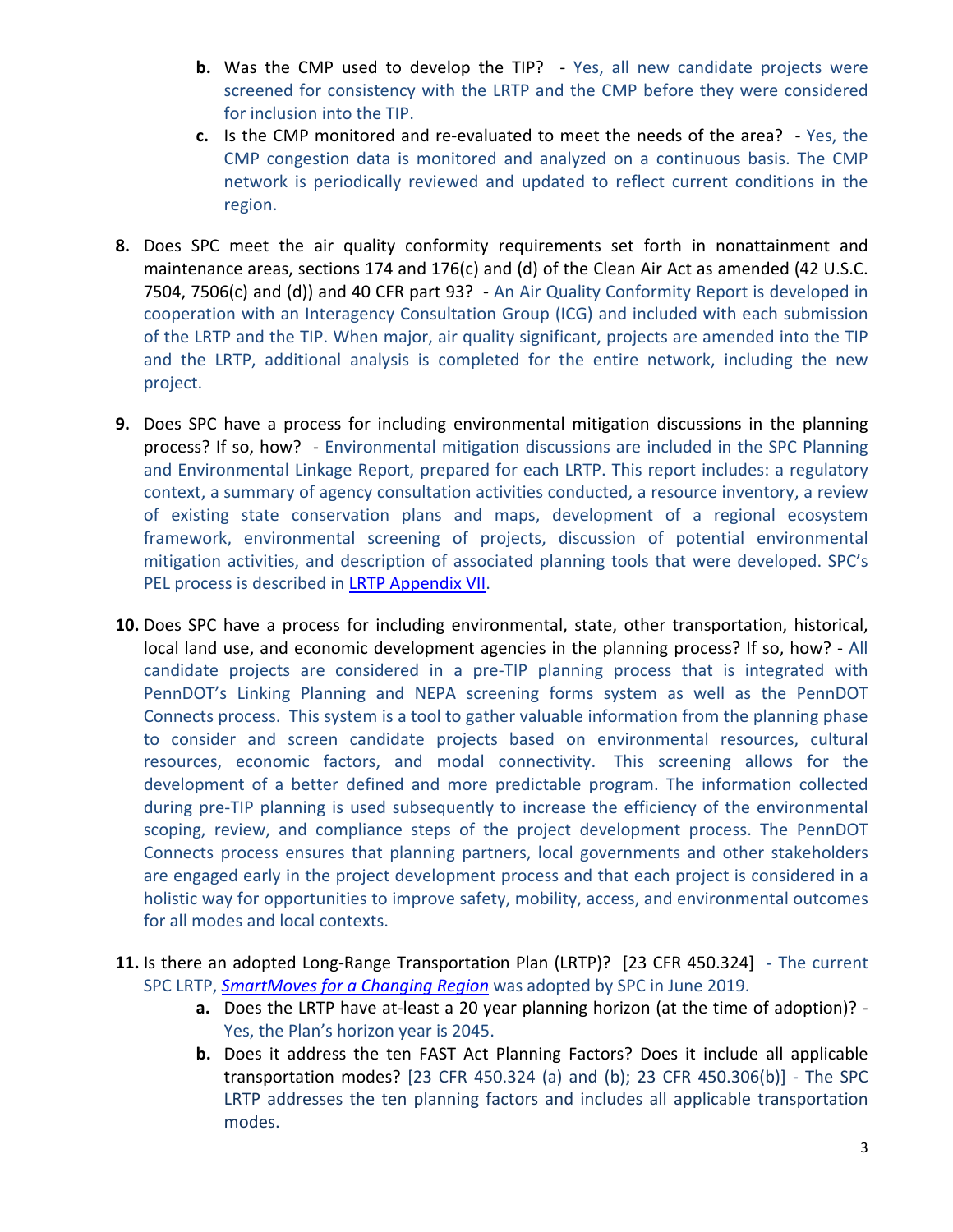- **c.** Is the plan financially constrained? Yes, refer to [Appendix IV-1](https://www.spcregion.org/wp-content/uploads/2019/09/App_4-1.pdf) of the plan.
- **d.** Does it include funding for operations and system maintenance? See Chapter 8, linked above.
- **e.** Is the LRTP updated every four years? Yes, the SPC Mapping the Future Plan was adopted in June 2015; The SPC SmartMoves Plan in June 2019.
- **f.** Does the LRTP include required performance measures, performance targets, and a system performance report that includes an evaluation of system performance with respect to the performance targets, describing progress in comparison with system performance recorded in previous reports. – The SPC LRTP [Appendix II,](https://www.spcregion.org/wp-content/uploads/2019/09/App_2.pdf) Transportation Performance Management, includes PM1, PM2, and PM3 performance measures and performance targets as well as baseline performance data for these measures. The initial system performance report and progress description will be due upon completion of the first scheduled performance period for each measure. Separate processes for Transit Asset Management measures are documented in the Port Authority of Allegheny County Asset Management Plan (PAAC TAM Plan, October 2021) and the Pennsylvania Transit Asset Management Group Plan (PennDOT, September 2021). Transit safety performance measures and targets were endorsed by SPC in August 2021.
- **12.** Is there an adopted Transportation Improvement Program (TIP)? [23 CFR 450.326] Yes. The current TIP is the SPC 2021[-202](https://www.spcregion.org/wp-content/uploads/2020/05/2021_SPC_TIP_Summary_Report.pdf)4 TIP. The TIP Update (2023-2026 TIP) is currently being developed and reviewed.
	- **a.** Is the TIP consistent with the LRTP? Yes. Section V of the 2023-2026 TIP describes how TIP investments made in the short-term are clearly advancing the regional vision, goals and priorities set forth in MTF.
	- **b.** Is the TIP fiscally constrained? Yes, refer to Appendix 4, TIP Financial Summary. Is the TIP developed cooperatively with state and local transit operators? - Yes, the SPC Transit Operators Committee actively coordinates with SPC and PennDOT to program their operating and capital investment projects.
	- **c.** Is it updated at-least every four years and adopted by SPC and the Governor of the Commonwealth of Pennsylvania? - Yes, the TIP Update (2023-2026 TIP) is scheduled for adoption in June 2022, about two years after the current TIP (2021-2024 TIP, June 2020).
	- **d.** Does the TIP provide a description of the anticipated effect of the TIP toward achieving the performance targets established under 23 CFR 450.306(d)? - Yes, the draft 2023-2026 TIP describes the anticipated results of the (PM1) Safety Performance Targets [23 CFR 490 (a)(b)] and Highway Safety Improvement Program (HSIP) [23 CFR 924]. PM1 Targets were initially adopted by SPC in December 2017 and are reaffirmed in January annually.
- **13.** Is there an adopted Unified Planning Work Program (UPWP)? [23 CFR 450.308]
	- **a.** Are tasks and work products clearly defined? -Yes, tasks are defined and organized within each SPC Transportation Department functional planning area.
	- **b.** Is the UPWP consistent with the LRTP? The UPWP actively works to advance the vision and policies of the adopted Long-Range Transportation Plan.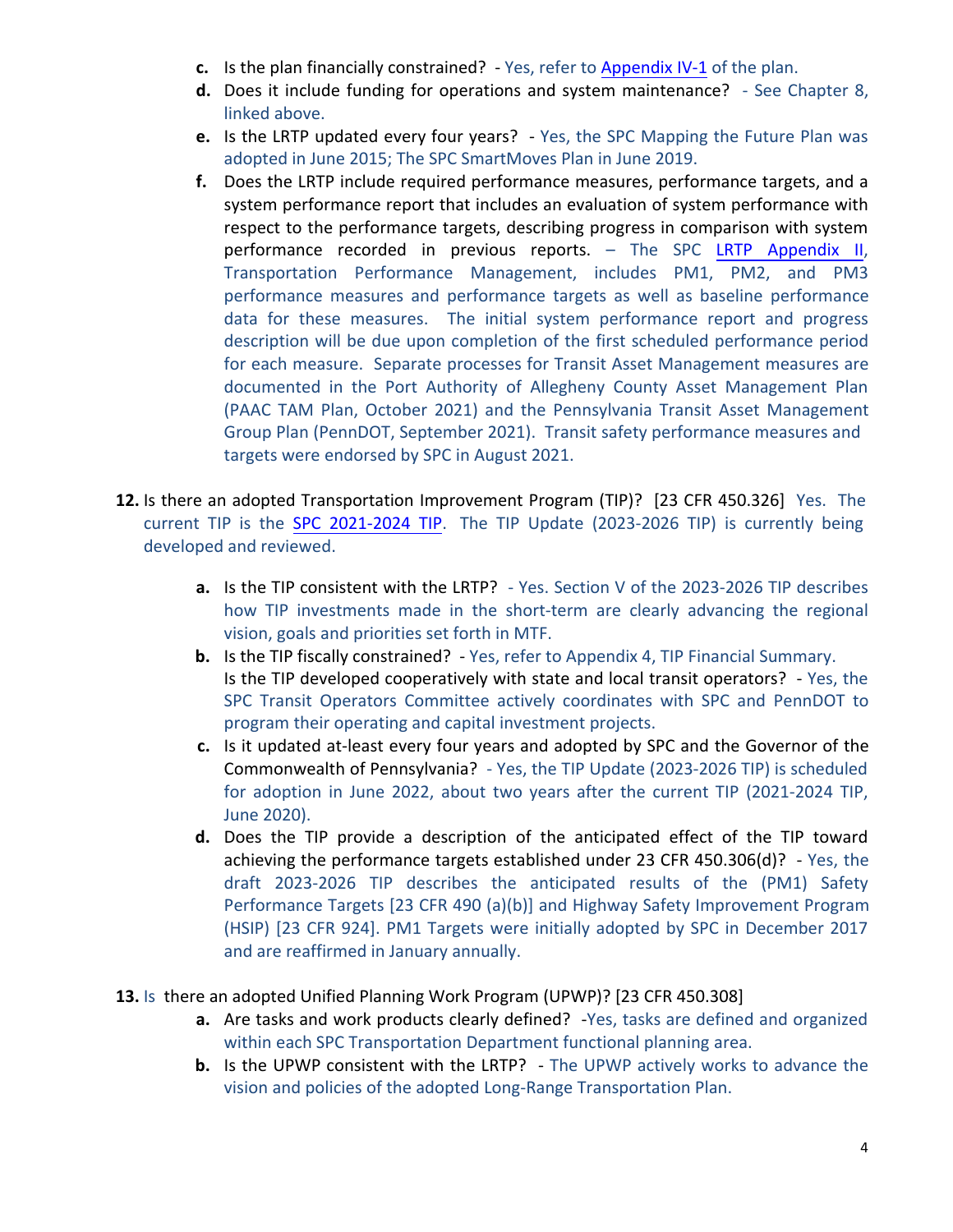- **c.** Is the work identified in the UPWP completed in a timely manner? The UPWP provides a detailed list of planning activities – short-term, ongoing, and proposed with multi-year implications. These detailed activities are included for each major planning area: Plans and Programs, Modeling, Multimodal, Operations & Safety, and Program Management. Most activities are short-term, meaning that they will be completed within the active fiscal year. Ongoing or multi-year activities are generally listed as such. A listing of work completed in previous fiscal years in each functional area is included in the UPWP document.
- **14.** Does SPC have an adopted Public Participation Plan? [23 CFR 450.316]
	- **a.** Did the public participate in the development of the Public Participation Plan (PPP)? - All interested parties were consulted in development of the [Public Participation](https://www.spcregion.org/wp-content/uploads/2019/09/SPC_PPP_2015-1.pdf) [Plan.](https://www.spcregion.org/wp-content/uploads/2019/09/SPC_PPP_2015-1.pdf) These parties include:
		- Residents
		- Affected Public Agencies
		- Representatives of Public Transportation Employees
		- Freight Shippers
		- Providers of Freight Transportation Services
		- Private Providers of Transportation
		- Representatives of Users of Public Transportation
		- Representatives of Users of Pedestrian Walkways and Bicycle Transportation **Facilities**
		- Representatives of the Disabled
		- Other Interested Parties
	- **b.** Was the PPP made available for public review for at-least 45 days prior to adoption? - The public comment period was held from February 28, 2011 through April 15, 2011. The plan has been subsequently updated in 2012, 2015, and 2021 each with their own 45-day public comment period.
	- **c.** Is adequate public notice provided for public meetings? Public meetings are advertised at least seven days in advance of the meeting. Public meetings are advertised in local newspapers, including minority publications, as well as through the SPC and planning partner websites, and through email distribution lists to stakeholders.
	- **d.** Are meetings held at convenient times and at accessible locations? Meetings are held in the late afternoon or early evenings at locations which are ADA accessible, on public transportation routes where possible and centrally located in each respective county or municipality.
	- **e.** Is the public given an opportunity to provide oral and/or written comments on the planning process? - Oral and written comments are taken, documented and cataloged at meetings and public hearings and written comments are able to be submitted at anytime through SPC's web-based [Get Involved page.](https://www.spcregion.org/get-involved/)
	- **f.** Is the Public Participation Plan periodically reviewed and updated to ensure its effectiveness? - See item c, above.
	- **g.** Are plans/program documents readily available in an electronic format? All SPC planning documents are available via the [SPC Website](https://www.spcregion.org/)